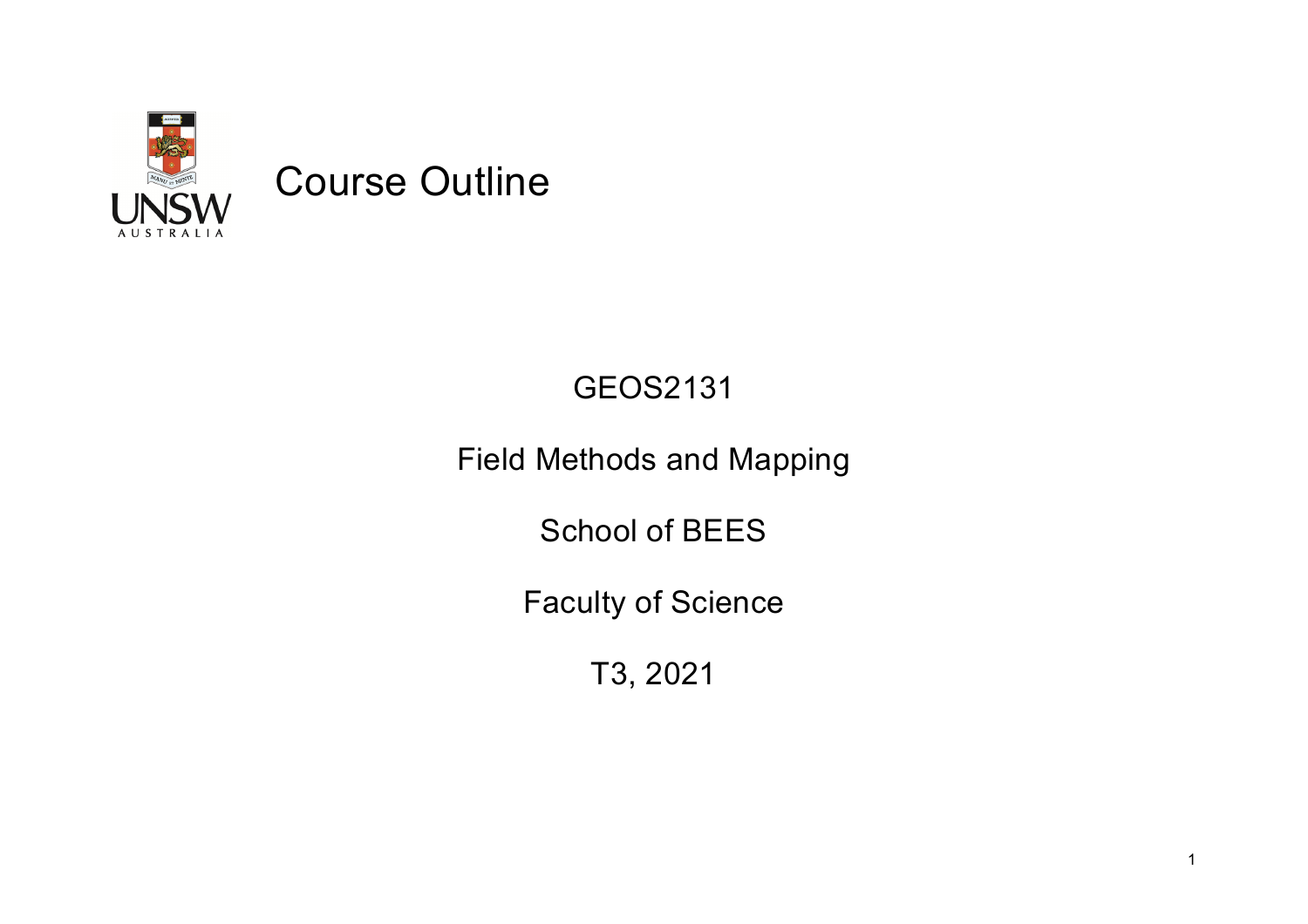| Position         | <b>Name</b>             | <b>Email</b>                | <b>Consultation times and locations</b> |
|------------------|-------------------------|-----------------------------|-----------------------------------------|
| ∣Course Convenor | ∣Martin Van Kranendonk_ | m.vankranendonk@unsw.edu.au | ∣By appointment                         |

### **2. Course information**

Units of credit: 6UOC

Pre-requisite(s): Assumed knowledge GEOS1211 OR GEOS1111

Teaching times and locations:

| <b>Component</b> | <b>HPW</b> | Time    | Day          | <b>Location</b> |
|------------------|------------|---------|--------------|-----------------|
| Lecture 1        |            | 1-2 PM  | <b>WED</b>   | Online          |
| Lecture 2        |            | 12-1 PM | <b>THURS</b> | Online          |
| _ab              |            | 2-5 PM  | <b>FRI</b>   | <b>TEAMS</b>    |

#### **2.1 Course summary**

Geological mapping is a fundamental tool to the understanding of geology and geological history, and how to unravel geological problems. This course provides the knowledge and skills required to understand and carry out geological field mapping. The course will cover practical geological mapping techniques, general field skills, and the integration of stratigraphic, lithological, structural and palaeontological concepts. Use of remote sensed and geophysical imagery will be included. Due to the Covid pandemic and lockdowns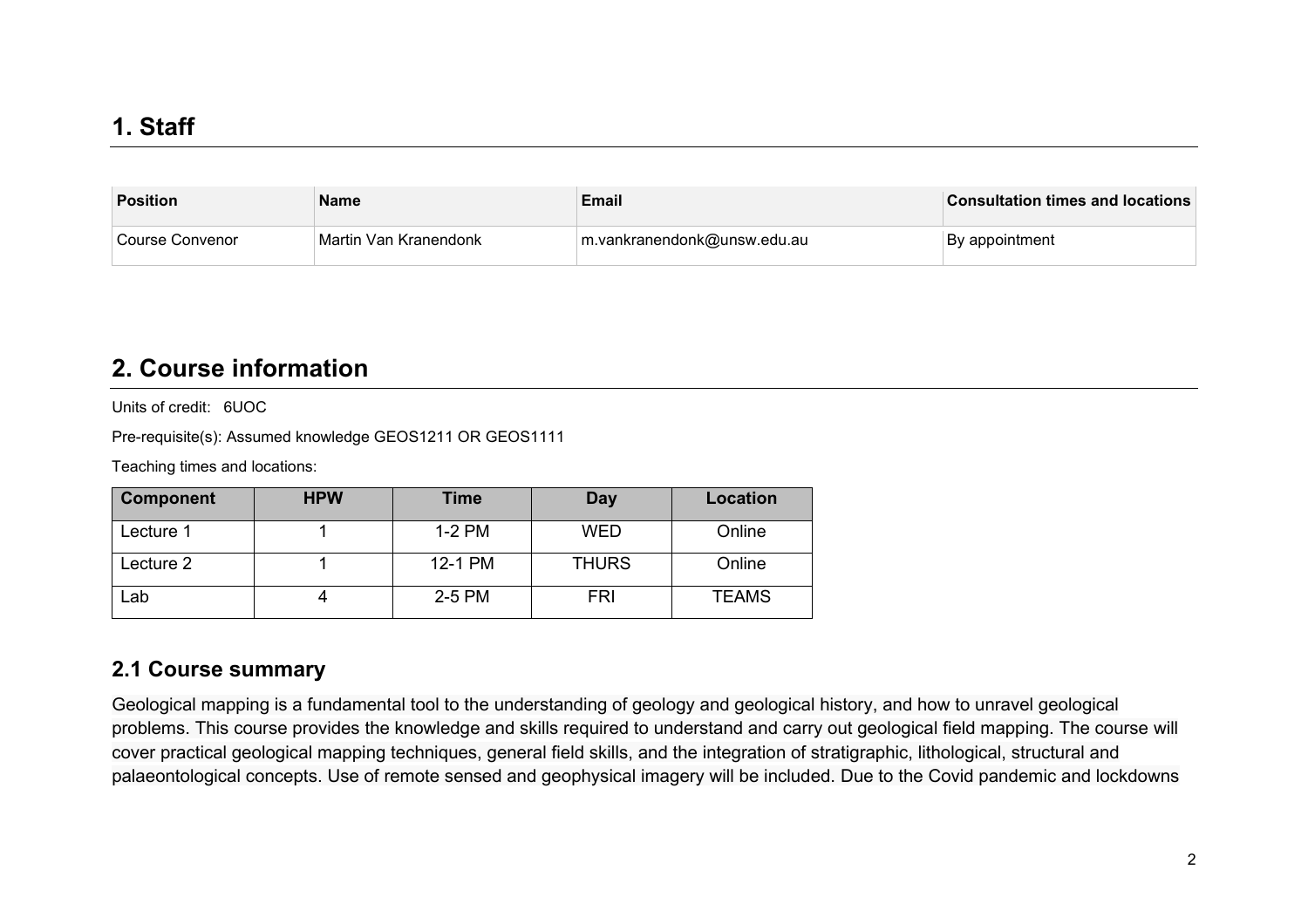across Australia, a field component cannot be included. However, this will be replaced by a virtual geological field exercise and the introduction to digital programs that are used in the field.

#### **2.2 Course aims**

This course aims to integrate geological knowledge into the creation and understanding of geological maps (2D) and cross-sections (3D), and through this to develop the skills required to unravel the full geological history of geological terrains (sedimentation, volcanology, and structural evolution) through time (4D).

### **2.3 Course learning outcomes (CLO)**

At the successful completion of this course you (the student) should be able to:

- 1. Understand the importance and components of geological field mapping
- 2. Identify and employ the concepts of the law of superposition and Walther's Law as applies to basic sedimentary and volcanic rocks
- 3. Understand the basic types of geological structures and history of deformation in different geological settings
- 4. Understand the orientation of geological features and their significance
- 5. Interpret field data and observations to infer stratigraphy and geological history in a mapping area (virtual)
- 6. Construct a geological map based upon field data and observations
- 7. Communicate results and ideas in both oral format and as a formal geological report

### **2.4 Assessment**

There are three main assessment components to this course.

- 1. Stratigraphy assignment due at end of Week 5: 30%
- 2. Summary of Course text "The Map that Changed the World", and lab participation 15%
- 3. Geological map and report derived from Virtual Mapping exercise, and map analysis 55%

#### THERE IS NO FINAL EXAM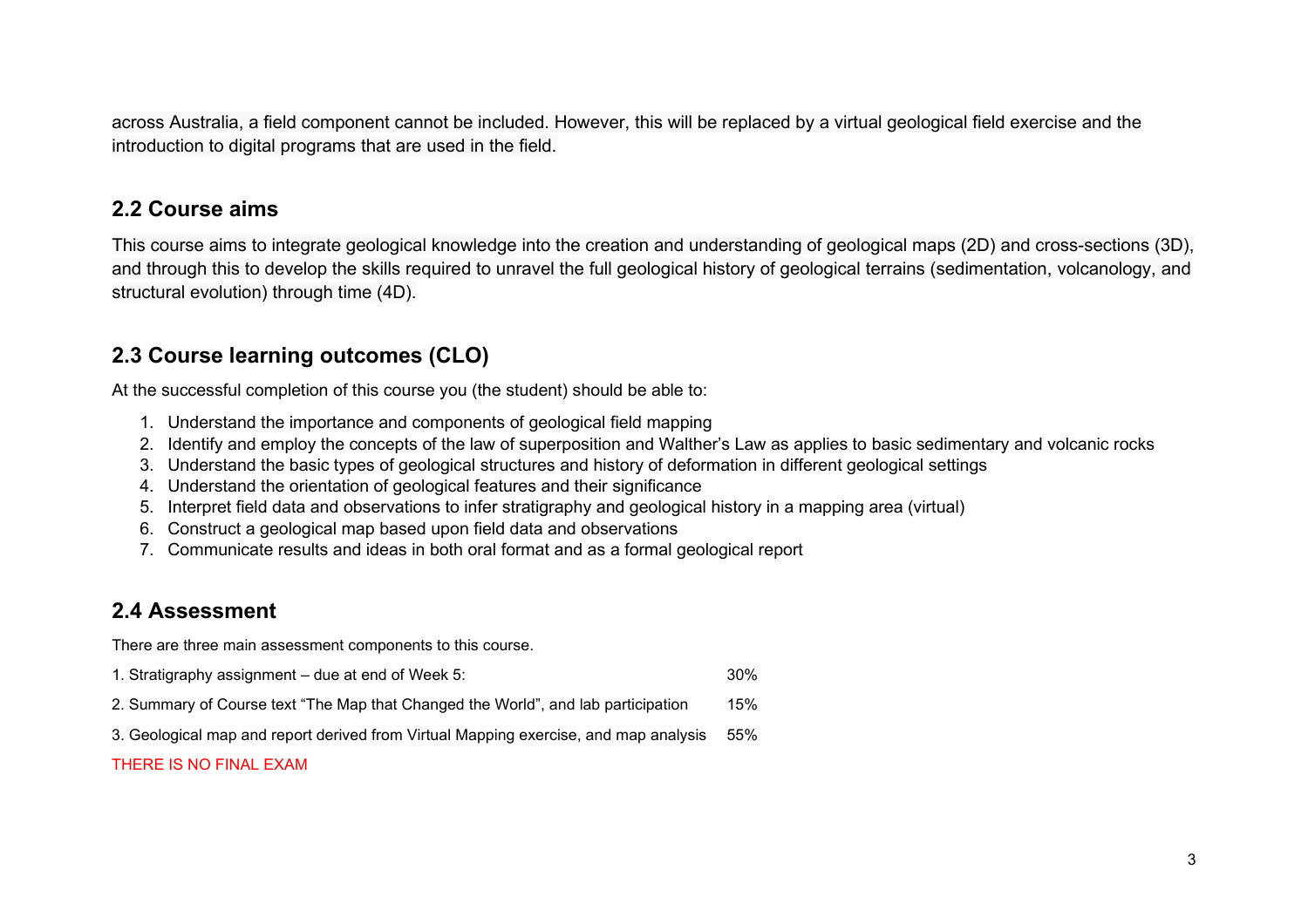#### **2.5 Readings and resources**

The Map that Changed the World, by Simon Winchester

Geological Field techniques, by Coe, A.L. (Wiley-Blackwell)

## **3. Strategies and approaches to learning**

#### **3.1 Learning and teaching activities**

Mapping is a key skill for the natural sciences, at all scales and with a wide variety of data (geological maps, petrological maps, relationships between data, etc.). It is practiced at all levels and at all scales, and not just in geology. This course is a practical course with learning of theoretical principles, augmented by readings, and practical elements. Lectures introduce you to basic concepts required to undertake mapping and to understand geology as applies to mapping skills. Practical components include: 1) analysis of geological maps; 2) geological mapping using available techniques and technologies. The main assessment tasks relate to developing an understanding of stratigraphy, regional variations, and complications brought about by changes across space and through deformation – real-life geological situations.

#### **3.2 Expectations of students**

Students must attend 80% classes and laboratory periods during the term.

Reading of course books is considered mandatory.

Online participation in labs is required.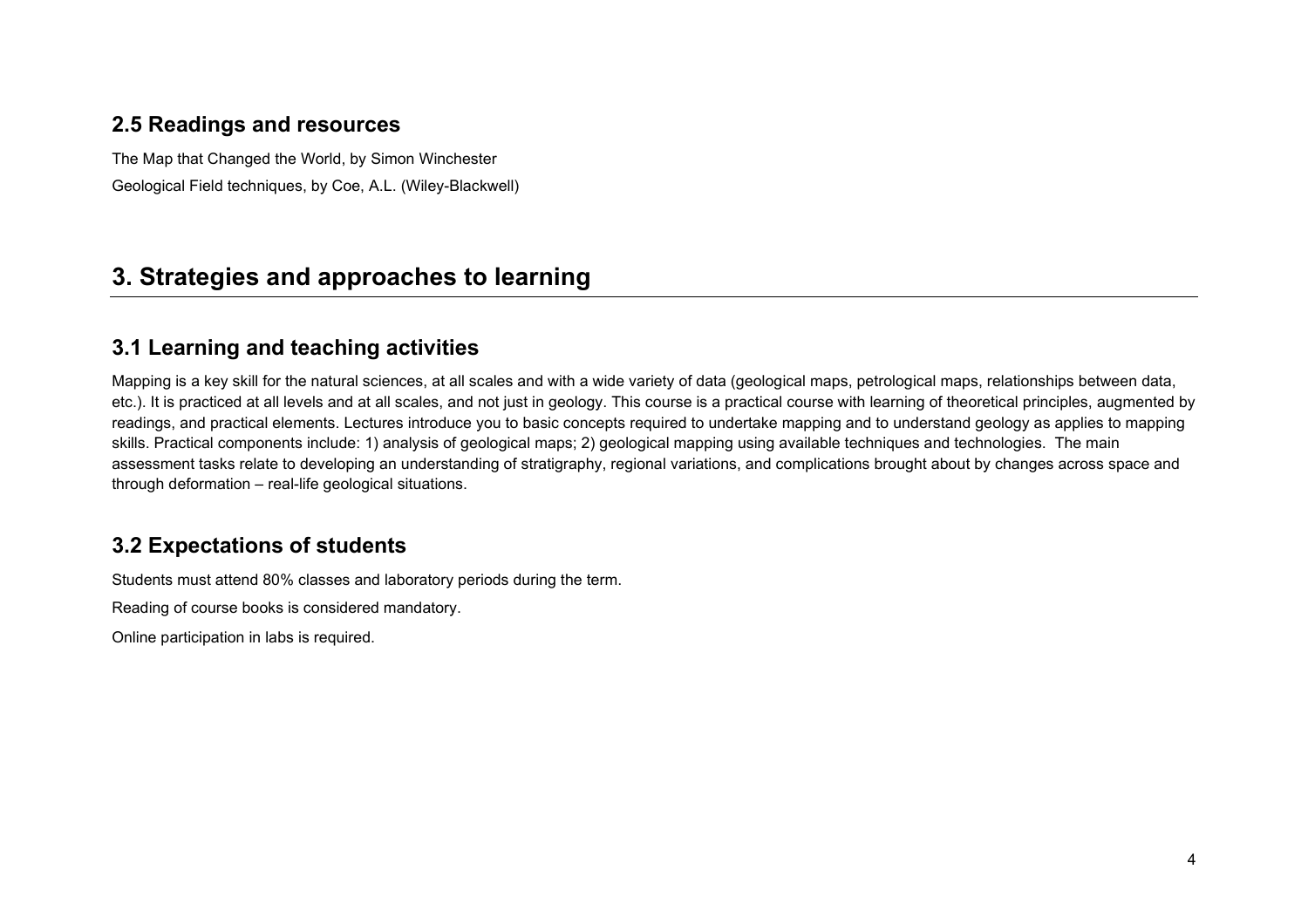## **4. Course schedule and structure**

| This course consists of 18 hours of class lecture contact hours over 9 weeks of the class (weeks 1-5, 7-10), as well as compulsory laboratory contact. |  |  |
|--------------------------------------------------------------------------------------------------------------------------------------------------------|--|--|
|--------------------------------------------------------------------------------------------------------------------------------------------------------|--|--|

|                                               | Week           | Date     | <b>LECTURES</b>                                                                      | Date  | LAB                                                      |  |
|-----------------------------------------------|----------------|----------|--------------------------------------------------------------------------------------|-------|----------------------------------------------------------|--|
| September                                     |                | 15.9     | Introduction: Course Outline and Why Mapping?                                        |       |                                                          |  |
|                                               |                | 16.9     | What's on a map - what can it tell us?                                               | 20.2  | Geological maps – components, geological history,        |  |
|                                               | $\overline{2}$ | 22.9     | What data to collect and how                                                         |       |                                                          |  |
|                                               |                | 23.9     | Basics of stratigraphy                                                               | 27.2  | Stratigraphy and fence diagrams: Stratigraphy assignment |  |
|                                               | $\overline{3}$ | 29.9     | More on stratigraphy                                                                 | 1.10  | The Virtual Mapping Project: Introduction                |  |
|                                               |                | 30.9     | Volcanic facies                                                                      |       |                                                          |  |
| $\overline{4}$<br>5<br>October<br>6<br>$\tau$ |                | 6.10     | Intrusive igneous rocks: stratigraphic nomenclature<br>and geochemistry              | 8.10  |                                                          |  |
|                                               |                | 7.10     | Fossils and dating                                                                   |       | Understanding geological structures on maps              |  |
|                                               |                | 13.10    | Significance of petrography                                                          |       |                                                          |  |
|                                               |                | 14.10    | Environments of deposition/position in plate tectonic<br>cycle 1                     | 15.10 | QGIS module                                              |  |
|                                               |                | 18-22.10 | STUDY WEEK – report on "The Map that Changed the World"                              |       |                                                          |  |
|                                               |                | 27.10    | Environments of deposition/position in plate tectonic<br>cycle 2                     | 29.10 | The Virtual Mapping Project: Questions and Progress      |  |
|                                               |                | 28.10    | Geophysical mapping                                                                  |       |                                                          |  |
| November                                      | $\,8\,$        | 3.11     | Structures and deformation mechanisms                                                |       |                                                          |  |
|                                               |                | 4.11     | Types of structural fabrics                                                          | 5.11  | Drawing geological cross-sections                        |  |
|                                               | 9              | 10.11    | Multiple deformation events and metamorphism                                         |       |                                                          |  |
|                                               |                | 11.11    | Different types of geologic map patterns: a plate<br>tectonic and temporal framework | 12.11 | Map analysis – multiply deformed terrains                |  |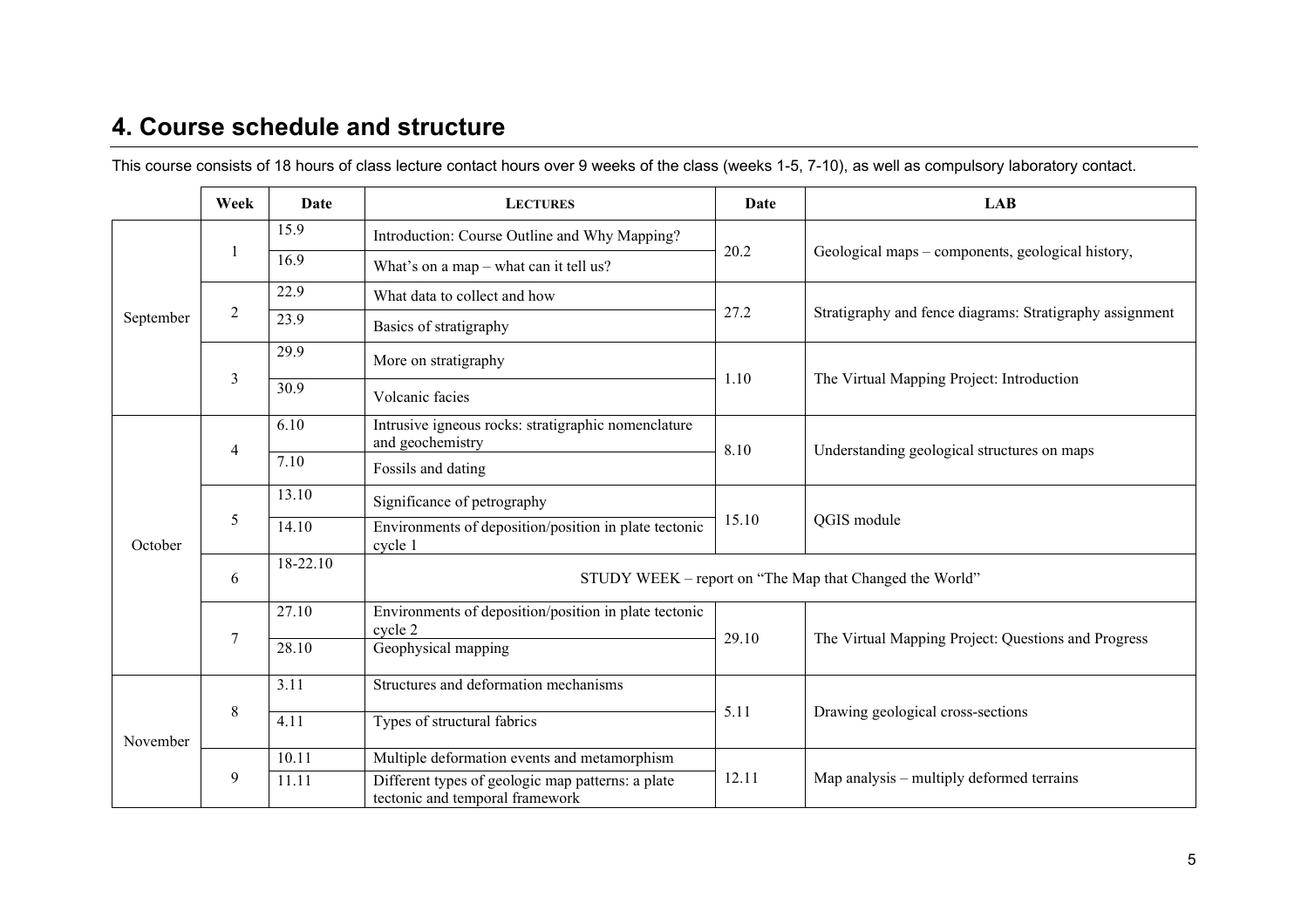## **5. Assessment**

### **5.1 Assessment tasks**

| <b>Assessment task</b>                                                                                                                                                                                                  | Weight | Due date                                        |
|-------------------------------------------------------------------------------------------------------------------------------------------------------------------------------------------------------------------------|--------|-------------------------------------------------|
| <b>Assessment 1:</b><br>Stratigraphy assignment.                                                                                                                                                                        | 30%    | Week 5: Friday Oct. 15th<br>5PM)                |
| Each student will be required to undertake a preliminary<br>interpretation of a geological mapping area (Google Earth<br>image) as part of the assessment of the stratigraphy of an<br>area of the Upper Hunter Valley. |        |                                                 |
| <b>Assessment 2:</b><br>Summary of "The map that Changed the World"                                                                                                                                                     | 15%    | By 9AM Monday Oct 25th<br>(start of week 7)     |
| <b>Assessment 3:</b><br>Virtual mapping exercise – geological map and report                                                                                                                                            | 55%    | End of Week 10: Friday<br>19th November at 5 PM |
| Geological map assessments                                                                                                                                                                                              |        | Throughout duration of<br>course                |

#### **Further information**

UNSW assessment policy:<https://student.unsw.edu.au/assessment>

#### **5.2 Submission of assessment tasks**

Assessments will be submitted online via Moodle or emailed to the course co-ordinator.

Normal school penalties apply for late submission. The rule is 10% (of the assignment mark) for each day late – up to a maximum of 7 days after which assignment will receive 0. Consideration for relief from this rule can be given only for documented reasons (and student should submit documentation through Student Central).

#### **5.3 Feedback on assessment**

Students will receive comments on all submitted work via email.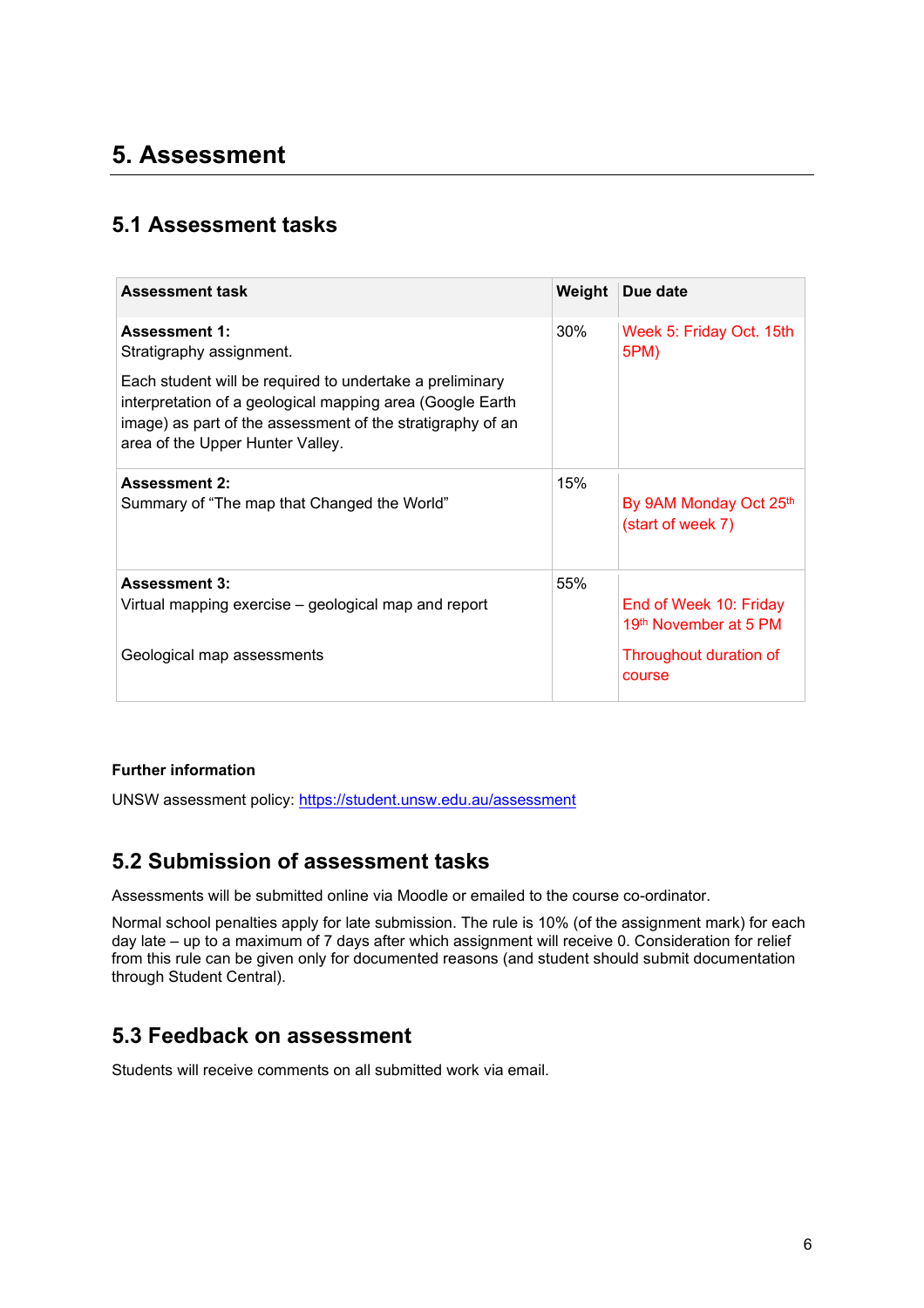## **6. Academic integrity, referencing and plagiarism**

**Referencing** is a way of acknowledging the sources of information that you use to research your assignments. You need to provide a reference whenever you draw on someone else's words, ideas or research. Not referencing other people's work can constitute plagiarism.

Further information about referencing styles can be located at <https://student.unsw.edu.au/referencing>

**Academic integrity** is fundamental to success at university. Academic integrity can be defined as a commitment to six fundamental values in academic pursuits**:** honesty, trust, fairness, respect, responsibility and courage.*[1](#page-6-0)* At UNSW, this means that your work must be your own, and others' ideas should be appropriately acknowledged. If you don't follow these rules, plagiarism may be detected in your work.

Further information about academic integrity and **plagiarism** can be located at:

- The *Current Students* site <https://student.unsw.edu.au/plagiarism>*,* and
- The *ELISE* training site <http://subjectguides.library.unsw.edu.au/elise/presenting>

The *Conduct and Integrity Unit* provides further resources to assist you to understand your conduct obligations as a student: [https://student.unsw.edu.au/conduct.](https://student.unsw.edu.au/conduct)

## **7. Administrative matters**

| <b>School information</b>             | School website: http://www.bees.unsw.edu.au/<br>School office – The Biosciences Student Office is where to go for<br>administrative matters relating to BEES courses. It is located on the<br>ground floor of the biological sciences building, room G27.<br>BEESinfo@unsw.edu.au                                                                                                                                                                                                                                                   |
|---------------------------------------|-------------------------------------------------------------------------------------------------------------------------------------------------------------------------------------------------------------------------------------------------------------------------------------------------------------------------------------------------------------------------------------------------------------------------------------------------------------------------------------------------------------------------------------|
| <b>Equity and Diversity</b>           | Those students who have a disability that requires some adjustment in<br>their teaching or learning environment are encouraged to discuss their<br>study needs with the course Convenor prior to, or at the commencement<br>of, their course, or with the Equity Officer (Disability) in the Equity and<br>Diversity Unit (9385 4734 or http://www.studentequity.unsw.edu.au/).<br>Issues to be discussed may include access to materials, signers or note-<br>takers, the provision of services and additional exam and assessment |
|                                       | arrangements. Early notification is essential to enable any necessary<br>adjustments to be made.                                                                                                                                                                                                                                                                                                                                                                                                                                    |
| <b>Student complaint</b><br>procedure | http://student.unsw.edu.au/complaints                                                                                                                                                                                                                                                                                                                                                                                                                                                                                               |

## **8. Additional support for students**

- The Current Students Gateway:<https://student.unsw.edu.au/>
- Academic Skills and Support:<https://student.unsw.edu.au/academic-skills>

<span id="page-6-0"></span><sup>1</sup> International Center for Academic Integrity, 'The Fundamental Values of Academic Integrity', T. Fishman (ed), Clemson University, 2013.